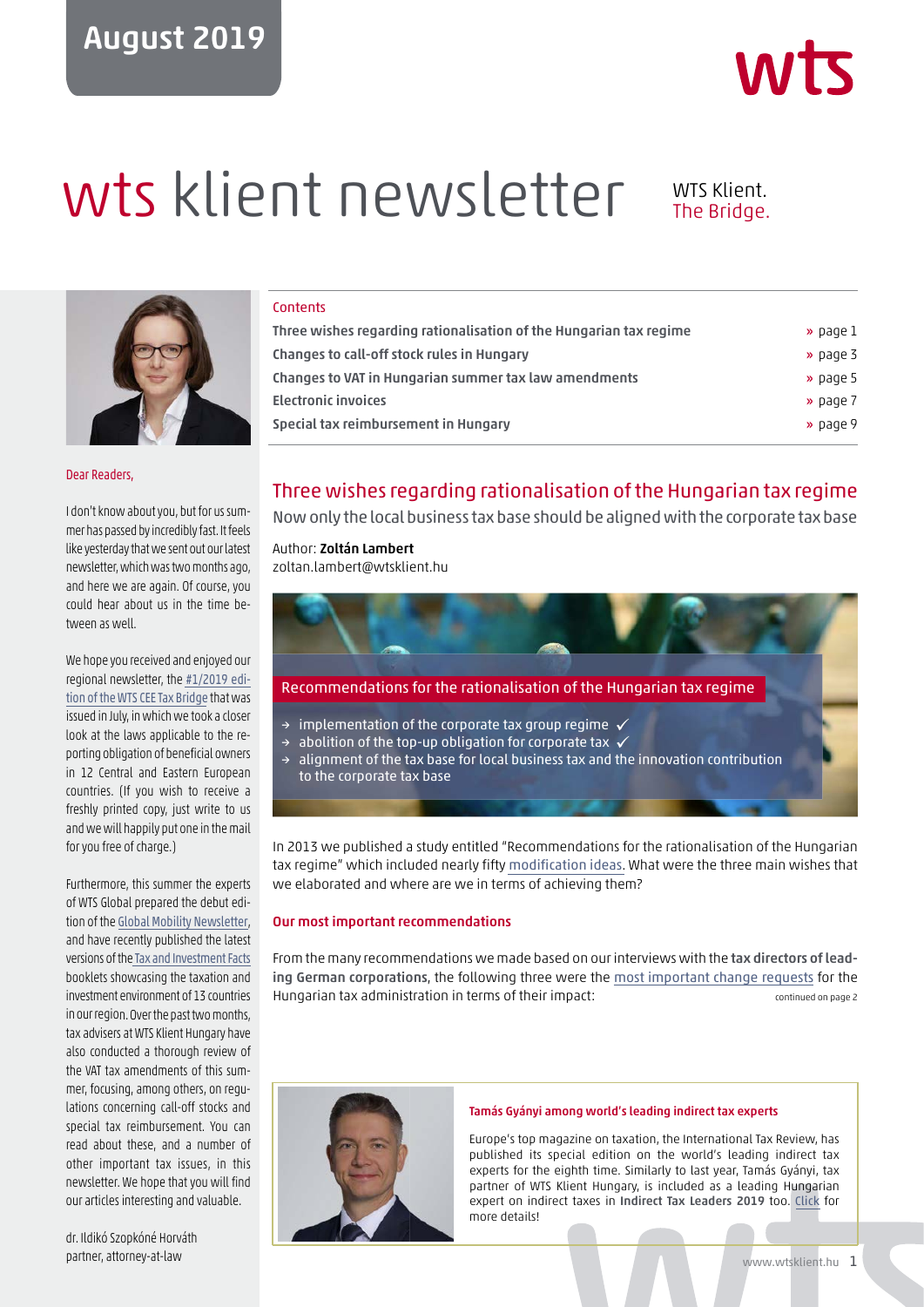- → The detailed rules for corporate tax group status have to be elaborated together with the business community as soon as possible. Big corporations should not face a competitive disadvantage in Hungary just because they have several companies on the Hungarian market.
- → As soon as the budget allows, the so-called [top-up](https://wtsklient.hu/en/2017/06/27/paying-topping-corporate-tax/) system, i.e. the advance financing of corporate tax liabilities should be cancelled. Apart from financial considerations nothing justifies keeping this regime, and it also deters investors.
- → The income-taxing character of local business tax and the innovation contribution should be strengthened by aligning their tax base to the corporate tax base. It is a huge systemic error that an increase in staff and a willingness to invest have no impact on the amount of local business tax liability. Lossmaking companies consider local business tax as a taxation of their assets. The taxation of corporate assets should be avoided in the future at all costs.

#### Implementation of recommendations

After the publication of our study in 2013, some of our less spectacular recommendations formulated with the purpose of rationalisation of the Hungarian tax regime appeared as early as the tax laws valid from 1 January 2014 (e.g. deductibility of restaurant consumption as costs when paying by bankcard without issuing an invoice).

As for the three wishes above, we enjoyed some smaller [partial](https://wtsklient.hu/en/tax-strategy-day-2018-proposals/) [results](https://wtsklient.hu/en/tax-strategy-day-2018-proposals/). On the path towards implementing corporate tax group status, from 2014 the research costs of entities involved in R&D activities became deductible from the positive tax base of a company's related entities as well. Also from 2014, companies did not have to pay any default penalties if they did not top up their corporate tax payments to the required level because of FX rate changes between the 20<sup>th</sup> and 31<sup>st</sup> days of the month preceding the reporting date of their fiscal year. This small step was followed by another positive modification in 2018: the size of the default penalty fell from the incredible 20% to 10%.

The big breakthrough surprisingly came after the 2018 general elections. Based on the recommendation of the institution now called again by its old name, the "Ministry of Finance", which in terms of tasks now concentrates on funding the budget and, particularly, the efficiency and fairness of the tax system, from 1 January 2019 the corporate tax group system was implemented,



even if not to the fullest extent as recommended by us, while the [summer tax law amendments](https://wtsklient.hu/en/2019/06/07/summer-2019-amendments-to-tax-laws/) this year saw the cancellation of the corporate tax top-up system.

A very important requirement was also fulfilled with the latter. In 2018, I asked Minister of Finance Mihály Varga at several forums whether any specific steps are expected in this regard. He told me that if he is responsible for tax matters in the new government, he will do everything to fulfil this request. He kept his word, and fulfilled the investor requirement of our 2013 study, which was even more important than the three wishes: it stated that [pre](https://wtsklient.hu/en/2017/09/26/taxation-policy/)[dictability and credibility](https://wtsklient.hu/en/2017/09/26/taxation-policy/) influence investors the most when making an investment decision.

# The last step towards the rationalisation of the Hungarian tax regime

Just like the prince in the fairy tale, we only had one essential wish remaining: aligning the local business tax base with the corporate tax base and therefore avoiding the taxation of loss-making companies. Our other two wishes have been fulfilled, so we can concentrate all our efforts on preparing for the realisation of the third wish. Maybe after the local government elections we will succeed.

# Tax consulting

The taxation problems and requests of our clients are at the focus of our consulting services. If you feel we may be able to help you in your tax matters based on our results detailed above, our [tax consultancy team](https://wtsklient.hu/en/services/tax-consulting/) will be happy to help you. Please feel free to contact our colleagues.

Tamás Gyányi partner +36 1 887 3736 tamas.gyanyi@wtsklient.hu

#### → Our expert



# Zoltán Lambert

managing partner Telephone: +36 1 887 3711 zoltan.lambert@wtsklient.hu

# Education

- » economist
- » certified tax advisor
- » international tax expert

# Specialisations

- » tax advisory in all tax types
- » tax optimization and tax planning
- » income tax audits and investigation
- » due diligence

## Languages

Hungarian, German, English

# Latest publications

- » [News on supporting spec](https://wtsklient.hu/en/2019/05/14/supporting-spectator-team-sports-with-corporate-tax-allocations/)tator team sports with corporate tax allocations
- » Comprehensive package [could further boost employ](https://wtsklient.hu/en/2019/04/02/employment-in-hungary/)ment in Hungary
- » [Busy autumn ahead for](https://wtsklient.hu/en/2018/10/02/spectator-team-sports/)  companies supporting spectator team sports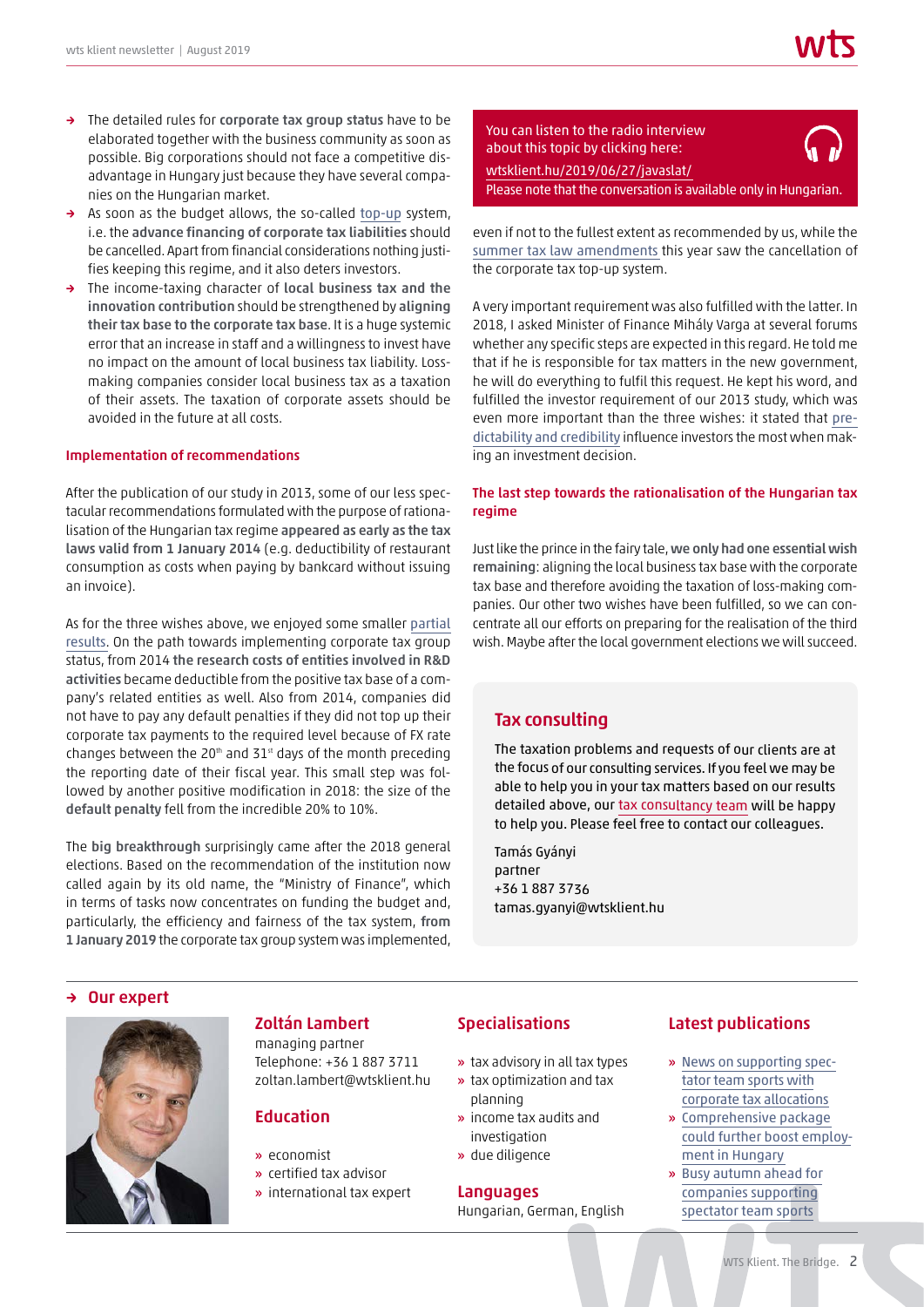# Changes to call-off stock rules in Hungary

Simplification conditions to become stricter from 1 January

## Author: András Szadai andras.szadai@wtsklient.hu



We are now used to the Hungarian tax system changing from year to year. Sometimes the national rules need to be changed to comply with European Union regulations, but policymakers sometimes initiate changes for other reasons as well of course. This is no different for the call-off stock rules in the system of value added tax. In my article below I review the latest changes to the call-off stock rules.

## What is call-off stock?

Based on the existing concept, a foreign taxpayer was able to transfer goods into another Member State without requesting a tax number in that country. Accordingly, (under certain conditions) the goods were transferred to the warehouse of the future customer in another Member State, and an invoice – on a Community supply – was only issued once the individual products were used (called off).

There were a few conditions attached to the [call-off stock simpli](https://wtsklient.hu/en/2018/09/25/call-off-stock-simplification-rule/)[fication rule](https://wtsklient.hu/en/2018/09/25/call-off-stock-simplification-rule/), and these are now changing somewhat.

## What is changing?

As we saw in the [summer tax law amendments](https://wtsklient.hu/en/2019/06/07/summer-2019-amendments-to-tax-laws/), the call-off stock rules will be tighter as regards applying the simplification rule. Most important changes:

- → 12-month rule: the customer has to call off the goods within one year of delivery;
- → Notification of transfer: from 2020 the transfer must be included in the EU sales listing;
- → Customer: at the time of the transfer, the seller must know who the customer is and what their tax number is.

These changes to the call-off stock rules shall take effect from 1 January 2020. Attention has to be paid to transitional provisions as well, especially with regard to existing call-off stock.

# How to prepare for the changes in call-off stock rules in Hungary

In connection with the introduction of the 12-month rule it is worthwhile examining the contracts currently in force, and the turnover of call-off stock in warehouses at existing partners. If there is a business partner where the stock turnover is slower than 12 months, either the situation has to be regulated from a tax perspective, or the business model needs to be re-designed in consultation with partners.

What is not yet exactly clear is how the tax authority envisages the notification of the transfer in the EU sales listing, but there will in all likelihood be some change in the structure of the A60 form. The transfer did not have to be included in the EU sales listing so far (the notification was only required at the time of the call-off), so taxpayers have to react to this change from a logistics and IT perspective, initiating any developments where necessary.

The customer and their tax number were already known to sellers in the majority of cases. It will be important to have even more precise and thorough documentation in the future: if the tax authority decides to inspect a taxpayer, then unambiguous evidence must be provided that this information was always available at the time of the transfer. The continued on page 4

You can listen to the radio interview about this topic by clicking here:



wtsklient.hu/2019/07/04/idobeli-korlat/ [Please note that the conversation is available only in Hungarian.](https://wtsklient.hu/2019/07/04/idobeli-korlat/)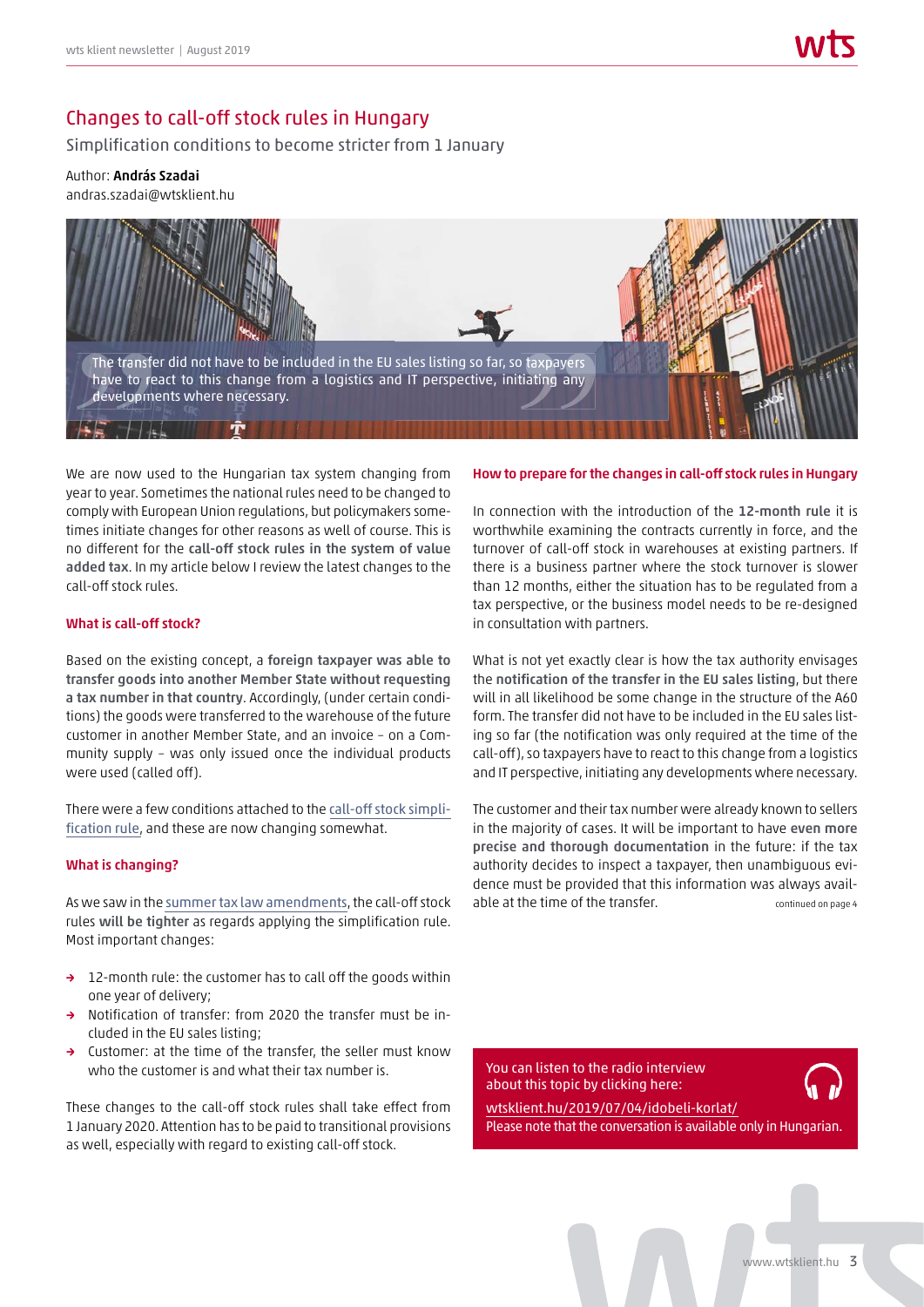#### What other detailed rules should you look out for?

#### What happens if you cannot comply with the call-off stock rules?

If you are unable to fulfil all the conditions of the call-off stock rules, then as a taxpayer you cannot apply the call-off stock simplification rule. In this case, the legal effect associated with an intra-Community transaction prevails, which means we have an intra-Community transaction (similarly to a traditional intra-Community supply). Consequently, a tax number must be requested in the target country, and there will presumably be a notification obligation too (EU sales listing).

#### How to treat destroyed or stolen goods?

It can happen that goods are destroyed in transit, or perhaps there is a fire at the customer's warehouse, or the goods stored in the warehouse simply disappear without a trace. In this case, it is important to note from a call-off stock perspective that when the goods are destroyed or the theft is detected, the rules for call-off stock simplification are no longer met, so at this time the transfer of goods for call-off stock qualifies as an intra-Community transaction. Consequently, a tax number has to be requested as well, and the competent authorities in both countries must be notified of the movement of goods.

#### What if the customer does not call off the goods, but someone else would buy them?

This is possible, under certain conditions. We need to keep an eye on the 12 month rule, the new customer needs to meet general requirements of the customers, and we need to modify our notification on the transfer.

# Tax planning and consulting based on international and Hungarian standards

If your foreign company is a supplier of a Hungarian partner and is considering having stock in Hungary, it is advisable to take <sup>a</sup> look at the tax [planning](https://wtsklient.hu/en/services/tax-planning-and-consulting-based-on-international-and-hungarian-standards/) options related to call-off stock. Feel free to contact us and our experts will gladly help you understand the rules related to calloff stock.

Tamás Gyányi partner +36 1 887 3736 tamas.gyanyi@wtsklient.hu

#### → Our expert



# András Szadai

senior manager Telephone: +36 1 881 0624 andras.szadai@wtsklient.hu

# Education

- » economist specialising in duties/tax
- » tax advisor
- » Partly qualified ATT (Association of Taxation Technicians)

# Specialisations

- » transfer pricing
- » preparation of tax returns in all taxes
- » VAT-registration of foreign companies and related tax consulting
- » international taxation of foreign workers
- » representation of companies during tax inspections

## Latest publications

- » Most common [questions](https://wtsklient.hu/en/2018/12/18/foreign-nationals/) about tax from foreign nationals
- » [Business](https://wtsklient.hu/en/2018/08/07/business-division-transfer/) division transfer
- » [Hungarian-Turkish](https://wtsklient.hu/en/2018/04/10/hungarian-turkish-social-security-agreement/) social security agreement takes effect

#### Languages

Hungarian, German, English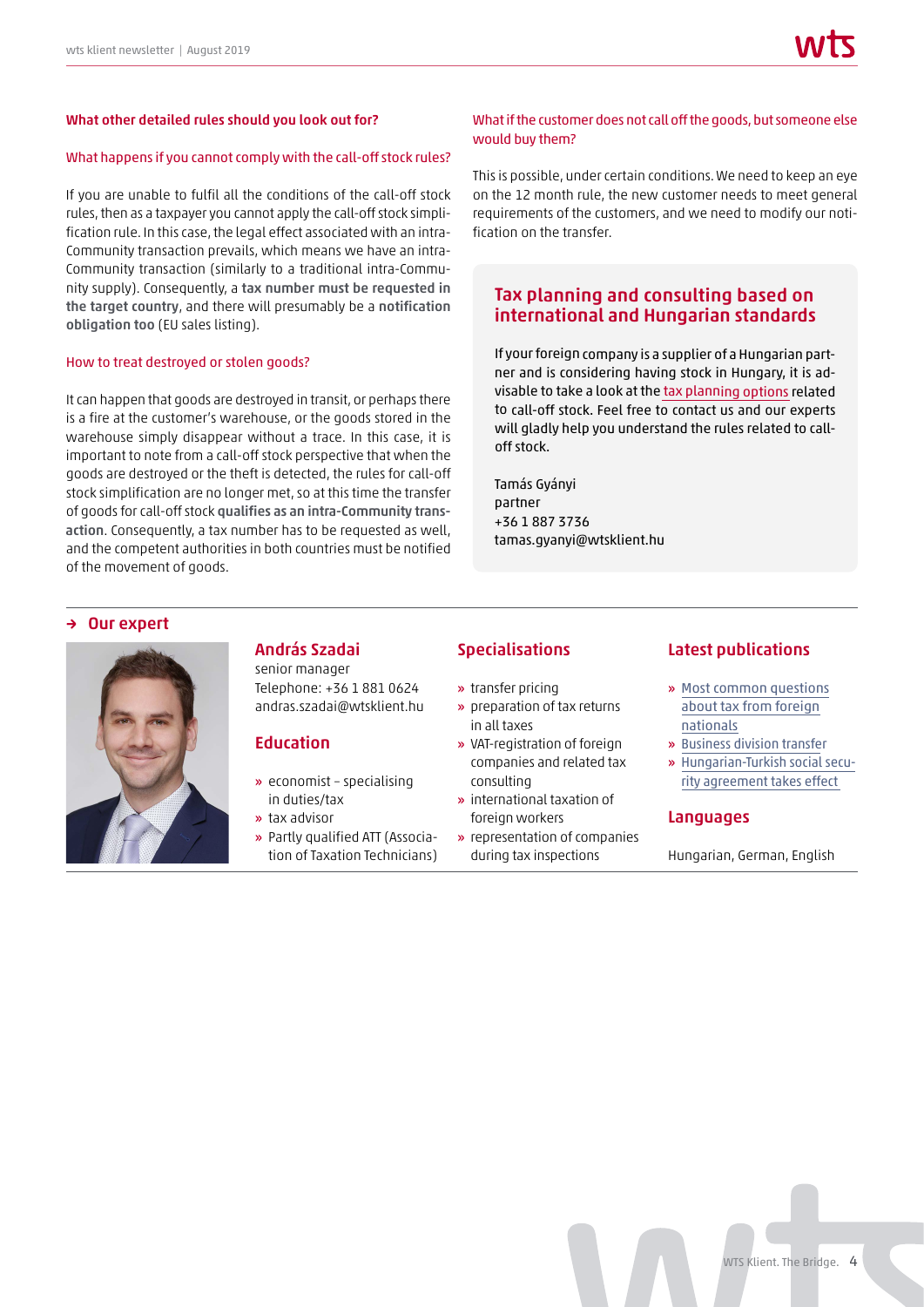# Changes to VAT in Hungarian summer tax law amendments

Amendments entering into force from 1 January 2020 also affect chain transactions, among other things

# Author: Tamás László

tamas.laszlo@wtsklient.hu



In a Newsflash in June we have already put together a brief summary of the main aspects of the Hungarian [summer tax law](https://wtsklient.hu/en/2019/06/07/summer-2019-amendments-to-tax-laws/) [amendments](https://wtsklient.hu/en/2019/06/07/summer-2019-amendments-to-tax-laws/), and looking at the related changes to VAT you could read the details of the new rules regarding call-off stock on the previous pages. We would now like to explore some other parts of the summer tax law amendments concerning value added tax in a bit more detail, examining which changes to VAT affect crossborder transactions.

## Quick fixes affecting VAT

On 4 December 2018 the Council of the European Union adopted a [new directive](https://wtsklient.hu/en/2019/04/04/quick-fixes/), which is aimed at improving the harmonisation of VAT rules between Member States and preventing VAT fraud in intra-Community transactions. The proposals amending the VAT Act were included in the domestic summer tax law amendments in line with the provisions of the directive. The changes to VAT entering into force in Hungary from 1 January 2020 affect the following areas:

- → call-off stock rules
- → treatment of chain transactions
- → role of EU VAT numbers in tax-exempt intra-Community supplies

#### How do the changes to VAT affect chain transactions?

A [chain transaction](https://wtsklient.hu/en/2018/05/02/chain-transactions/) is a chain of consecutive supply of goods, where the goods are the subject of just one intra-Community transportation, i.e. the goods are sold several times but transported only once. The intra-Community movement of the goods may only be assigned to one of the supplies, and the tax exemption for intra-Community supplies may only be associated to such supply. The other parts of the chain are taxable either in the country of departure or in the destination country, which can mean that the vendor has to have a tax number in the Member State where the sale took place.

The purpose of regulating chain transactions is to avoid Member States using different approaches that might lead to double taxation or the avoidance of taxation. Fortunately, the statutory rules on chain transactions currently in force were already detailed and clear, and the system in Hungary largely complied with the new regulations. What will be different with the changes to VAT entering into force from January in Hungary is that the intermediate entity can decide to take part in the chain in the capacity of a vendor, and all that is required here is to provide its tax number issued by the country of departure.

#### Importance of EU VAT number

When the amendment takes effect, the existence of an EU VAT number will no longer just be a formal but also a material condition to apply the tax exemption for intra-Community supplies. In accordance with the new rule, an intra-Community supply will be tax exempt if the customer is a registered VAT taxpayer (obliged to pay tax) in another Member State, and it has a tax number issued to it by such latter Member State which is disclosed to the vendor. Furthermore, the vendor must also comply with its obligation to submit an EC sales list.

If the vendor submits the EC sales list incorrectly, then it must prove that this failure, error or default occurred while acting in good faith, and the correct data must be submitted to the tax authority as soon as possible. In practice, this means that when the changes to VAT recommended in the Hungarian summer tax law amendments enter into force, we may not issue an invoice on a tax-exempt Community supply without the customer's VAT ID number; furthermore, it will not be possible to complete the EC sales list by only giving the country code and omitting the customer's VAT ID number.

www.wtsklient.hu 5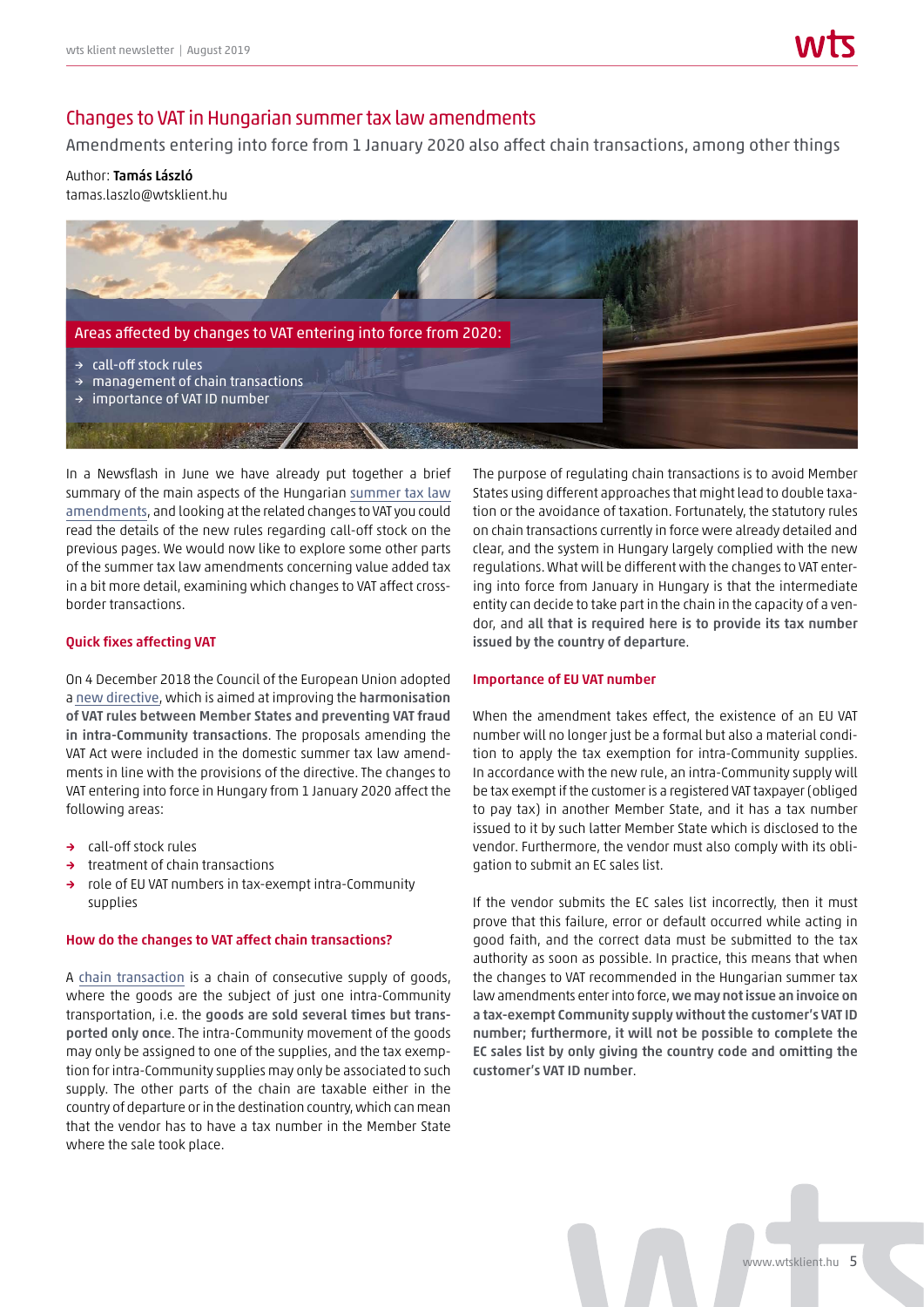#### Changes to VAT for services related to imported goods

[In our earlier article](https://wtsklient.hu/en/2019/03/19/export-freight/) we looked in detail at the changes to VAT entering into force in Hungary from 1 January 2019 which affect the tax exemption of services related directly to exported goods. The new exemption rule in force from 1 January 2019 essentially means that exemption for services related to exported goods may only be claimed if the service is provided to the exporter. This amendment was required to bring the Hungarian VAT Act in line with the interpretation of EU laws as detailed in the judgment of the court adopted in Case C-288/16.

However, according to the provision of the EU VAT directive examined in the case above, Member States shall exempt the supply of services from tax where such is directly connected with the exportation or importation of goods. Reflecting to this, the applicability of the exemption for services related to imported goods is supplemented with a further condition, according to which services included in the import VAT base are only tax-exempt if they are provided directly to the importer.

# You can listen to the radio interview about this topic by clicking here:

wtsklient.hu/2019/07/25/afatorveny-2020/

[Please note that the conversation is available only in Hungarian.](https://wtsklient.hu/2019/07/25/afatorveny-2020/)

## Changes to VAT for services related to goods under customs procedures

Based on the changes to VAT entering into force from January, the VAT exemption conditions are to tighten also for services related to certain goods under or subject to customs procedures. This means that services related to goods subject to temporary storage, free zone or free warehouse procedures, customs warehousing or inward processing procedures, imported temporarily free of duty or subject to external transit procedures are only exempt from VAT if they are provided to the taxpayer selling or purchasing the goods.

# Value added tax consulting and compliance work

When providing [preliminary consulting on value added](https://wtsklient.hu/en/services/value-added-tax-consulting-and-compliance-work/) [tax,](https://wtsklient.hu/en/services/value-added-tax-consulting-and-compliance-work/) WTS Klient Hungary helps its clients determine VAT burdens as part of very complex chain transactions, in relation to imported goods or in the case of services subject to customs procedures. Please do not hesitate to contact us if you have any questions on the changes to VAT outlined in our article, or on any other related issues.

Réka Kiss director – tax consulting +36 1 887 3739 reka.kiss@wtsklient.hu

# → Our expert



# Tamás László

senior manager Telephone: +36 1 887 3748 tamas.laszlo@wtsklient.hu

# Education

- » economist
- » certified tax advisor
- » certified value added tax expert

# Specialisations

- » tax advisory
- » value added tax planning
- » tax authority inspections
- » reviews of transfer pricing documentation obligations
- » due diligence reviews

#### **Languages**

Hungarian, German, English

# Latest publications

- » VAT reclaim Turkish [and Serbian VAT will be](https://wtsklient.hu/en/2018/09/18/vat-reclaim-turkish-and-serbian-vat-will-be-reclaimable/)  reclaimable
- » [Right to deduct VAT and](https://wtsklient.hu/en/2018/06/05/right-for-a-refund-of-vat/)  right for a refund of VAT
- » Tax law judgment on chain transactions based on new [case ruling by Court of Justice](https://wtsklient.hu/en/2018/05/02/chain-transactions/)  of European Union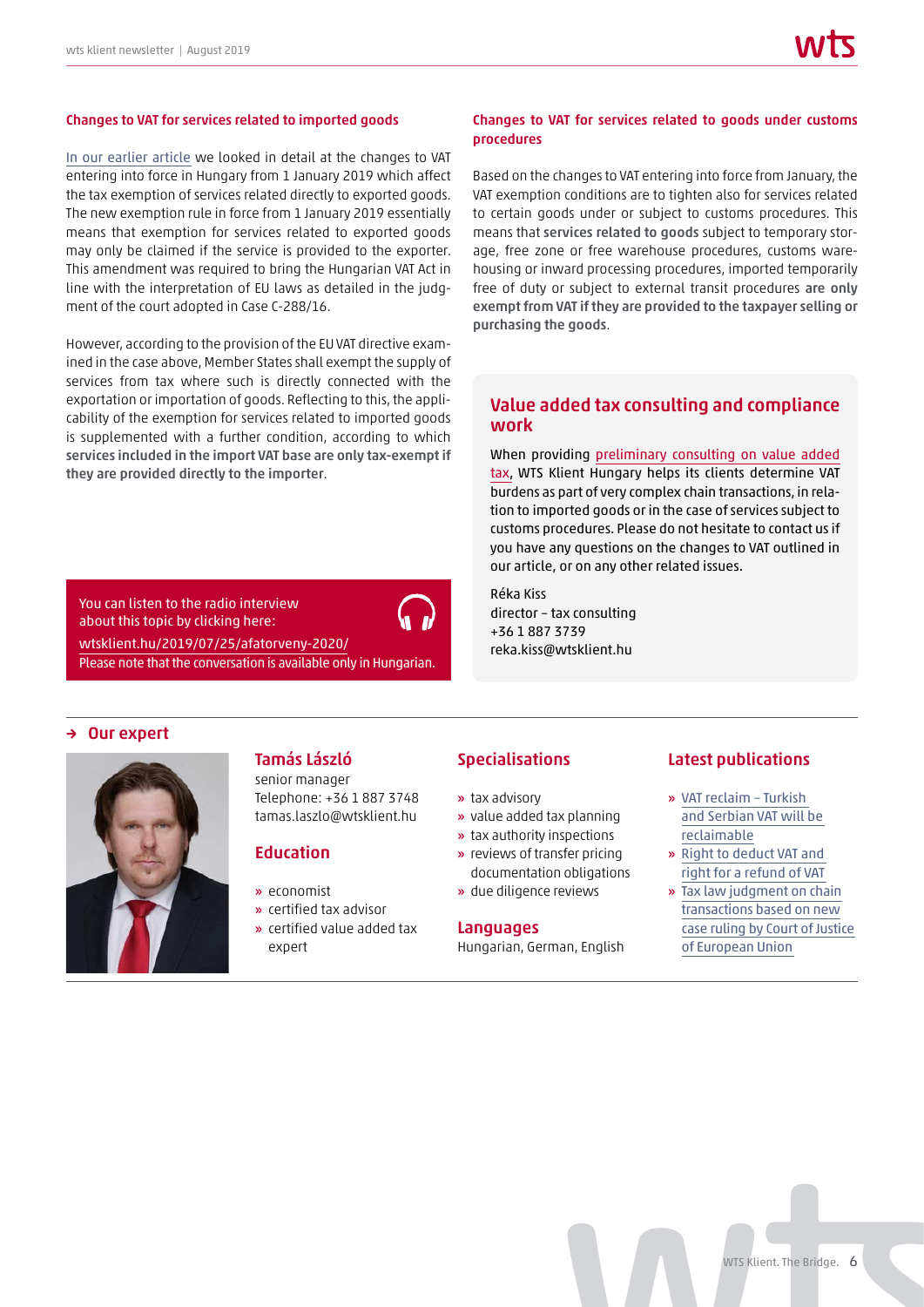# Electronic invoices

What they entail in practice and what rules apply

Authors: Eszter Balogh - eszter.balogh@wtsklient.hu Katalin Diószegi – katalin.dioszegi@wtsklient.hu



Today you can hear the phrases electronic invoices (e-invoice), i.e. electronically transmitted invoices, and [online data reporting](https://wtsklient.hu/en/2018/07/17/online-data-reporting-for-invoicing/) almost daily as they have become part and parcel of everyday life in Hungary. What do these phrases mean exactly? What rules apply to the data content and storage of electronic invoices? Who are subject to online data reporting and how can you comply with the rules? These are just some of the questions we want to answer in our current series of articles.

## Definition of electronic invoices

An invoice can be issued on paper or electronically. Based on the definition set out in the Hungarian VAT Act an invoice qualifies as electronic if it contains the data prescribed in the VAT Act and was issued and accepted electronically. (According to the information booklet on invoices issued by the Hungarian Tax and Customs Administration (NAV), an invoice is only considered electronic if it was sent to the recipient in an email, regardless whether the document is attached to the email via invoicing software or as the scanned version of a paper-based document.)

These invoices do not need to be sent by post, however, there are technical conditions for the entity purchasing the product / using the service with regard to receiving electronic invoices and in relation to the taxpayer's obligation set forth in the VAT Act in respect of authenticity of origin, integrity of data and readability of the invoice. Consequently, cooperation between the parties is vital for electronic invoicing. As prerequisites for electronic invoices the Hungarian VAT Act prescribes the recipient's approval (which doesn't just have to be formal, i.e. it can be implied by payment of the amount on the invoice as well), and a preliminary written agreement between the parties about the use of the EDI (electronic data interchange) system.

## Ensuring authenticity, integrity and readability

As we have already mentioned, according to the legislation governing such invoices, the authenticity of origin, the integrity of data and the readability of electronic invoices must be guaranteed. The Hungarian VAT Act provides two ways to comply with these rules:

- the invoice is issued with a qualified electronic signature, or
- → it is created and transmitted within the EDI system. There are only two entities in the electronic data interchange system, which means that the authenticity and integrity of the invoice data is ensured by the closed system, which does not allow for unauthorised persons to access data. Electronic signatures are not a basic requirement of the EDI system, however, the parties must agree in advance on the exact format used and the technological background required for this.

When issuing invoices through the electronic data interchange system, prior, written agreement on the application and use of the system is obligatory.

#### Archiving electronic invoices

Electronic invoices (including those accepted and those issued by the taxpayer) must be stored in electronic format. Stored electronic invoice data might have to be presented during a [tax autho](https://wtsklient.hu/en/2017/11/27/tax-inspections/)[rity inspection](https://wtsklient.hu/en/2017/11/27/tax-inspections/). If the storage is carried out pursuant to the rules of digital archiving, a copy of the invoice generated by invoicing software and printed on paper may be retained as electronic data at the issuer.

Invoices issued by invoicing software entail a reporting obligation with regard to the software. Any newly acquired invoicing software must be reported to the Hungarian tax authority within 30 days of the usage on the designated form ("Szamlazo").

continued on page 8

Tamás Gyányi, partner of WTS Klient Hungary talked among others about this topic on InfoRadio.

Listen to the conversation at this link:

wtsklient.hu/2019/08/15/online-szamla/ [Please note that the conversation is available only in Hungarian.](https://wtsklient.hu/2019/08/15/online-szamla/)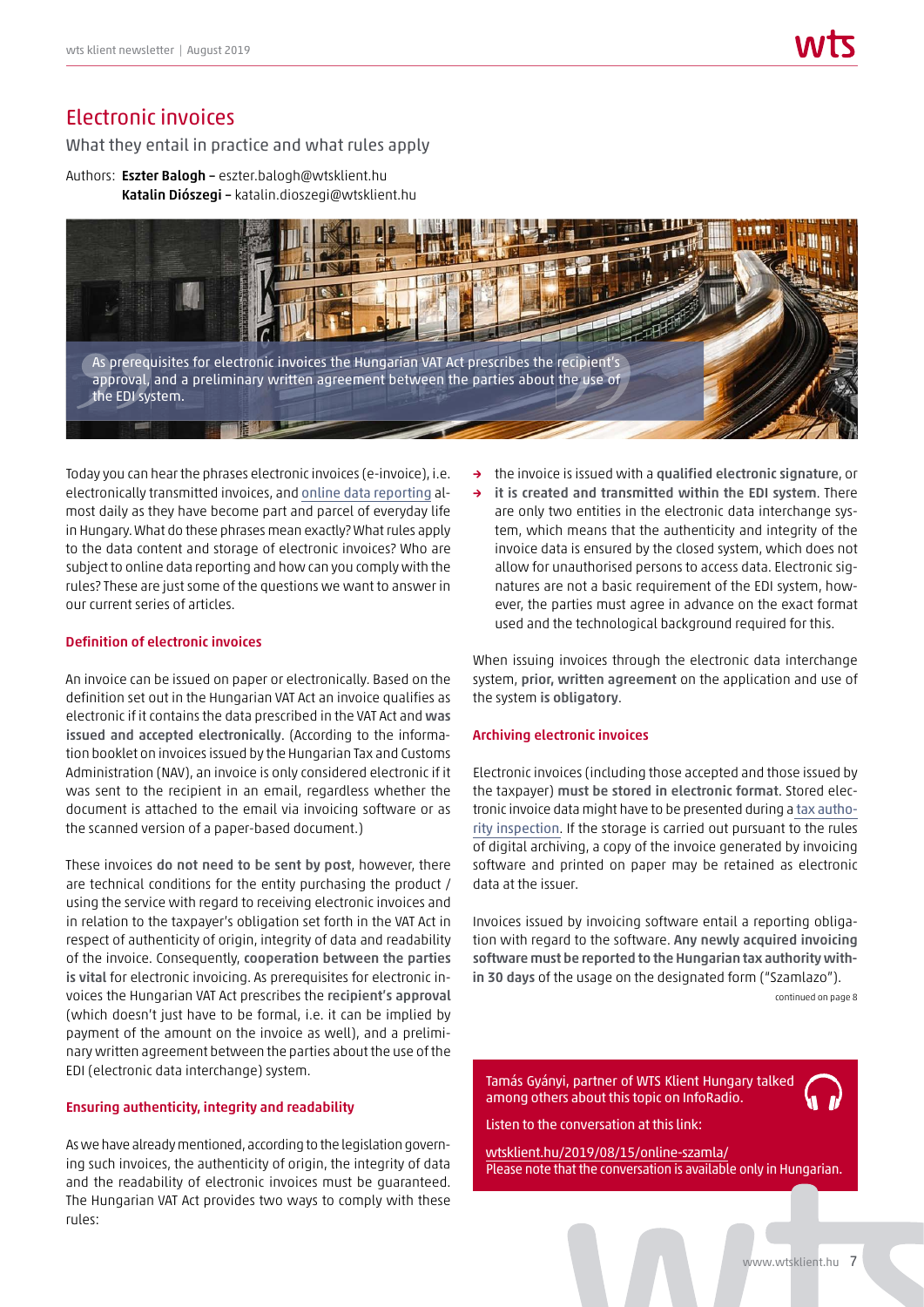Storing and archiving electronic invoices is governed by the decree on the rules of digital archiving. In line with this decree, the entity subject to safekeeping invoices must ensure the integrity of the electronic document during the storage and make sure it is not damaged, subsequently modified, deleted or prematurely erased.

*In the second part of our series of articles (in our October issue) we will look at the data content of electronic invoices and the online data reporting obligation.* 

# Accounting services

During their work the [accountants of WTS Klient Hungary](https://wtsklient.hu/en/services/accounting-services/) also prefer to forward and store documents electronically since bearing the requirements of digitalisation in mind we constantly strive to develop modern solutions to enhance the efficiency of work processes and provide data as quickly as possible. We look forward to hearing from you should you need a reliable team with expertise in electronic invoicing.

Eszter Balogh partner +36 1 887 3715 eszter.balogh@wtsklient.hu

#### → Our expert



# Eszter Balogh

partner Telephone: +36 1 887 3715 eszter.balogh@wtsklient.hu

# Specialisations

- » accounting
- » IFRS
- » accounting advisory

# Education

- » economist
- » chartered accountant
- » IFRS-certified chartered accountant
- » tax advisor

# Languages

Hungarian, English

## Latest publications

- » [Simplified voluntary](https://wtsklient.hu/en/2019/04/30/simplified-voluntary-liquidation/)  liquidation
- » [Family benefits in 2019](https://wtsklient.hu/en/2019/03/05/family-benefits/)  in Hungary
- » [Strategic aspects of account](https://wtsklient.hu/en/2017/06/12/accounting-strategy/)ing in a foreign currency



#### [The first edition of the WTS Global Mobility Newsletter has been released](https://wtsklient.hu/wp-content/uploads/2019/07/wts_global_mobility-newsletter_1_2019.pdf)

→

July 2019

**Editorial**

wts global

WTS Global Mobility Newsletter

Dear Reader,

The first edition of the brand-new WTS publication, the WTS Global Mobility Newsletter offers you a brief overview of recent or expected changes in the area of international employee deployment in Austria, Belgium, China, France, Netherlands, Sweden, Switzerland, in the United Kingdom and generally in EU-/EEA-Member States.

You can download WTS Global Mobility Newsletter #1/2019 in PDF format here: WTS Global Mobility Newsletter #1/2019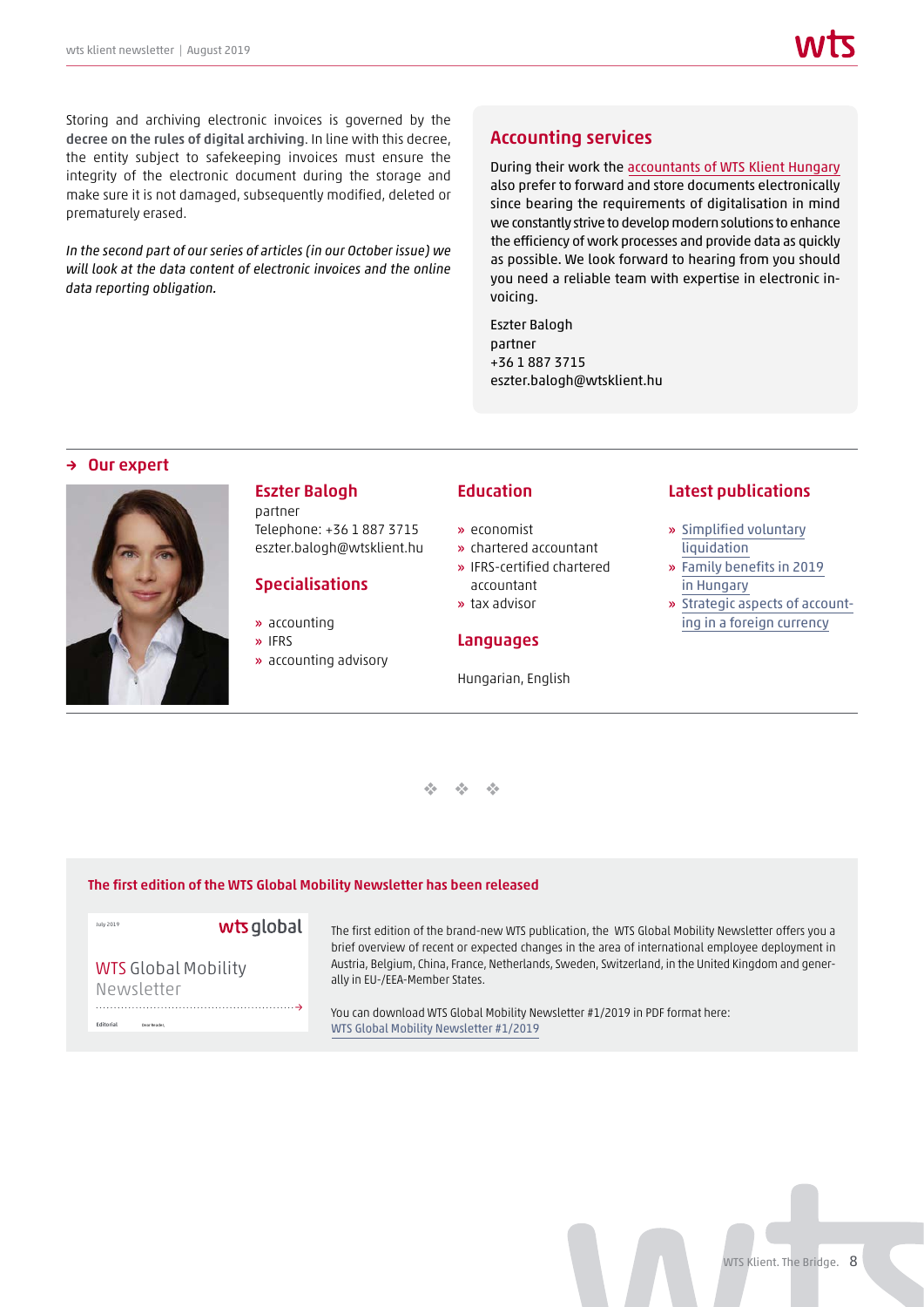# Special tax reimbursement in Hungary

New rule in the VAT Act

Author: Réka Kiss reka.kiss@wtsklient.hu



From 1 January 2020 a special rule on VAT reimbursement will take effect as part of the Hungarian VAT Act. We already wrote about this in [our Newsflash](https://wtsklient.hu/en/2019/06/07/summer-2019-amendments-to-tax-laws/) on the summer amendments to tax laws. Let us now take a closer look at what is behind the special tax reimbursement rule.

#### Essence and purpose of new rule

According to the special tax reimbursement rule, taxpayers will have the opportunity to claim reimbursement of [input VAT](https://wtsklient.hu/en/2017/12/12/deducting-input-vat/) – that they cannot otherwise recover – no later than six months prior to the expiry of the limitation period.

Taxpayers lose this right after the deadline expires, and the request must be filed in writing. In the request, taxpayers will have to provide evidence that they cannot reclaim the input VAT in any other way due to reasons beyond their control. The Hungarian tax authority will approve the reimbursement if the VAT has been paid into the budget.

The aim of introducing this special tax reimbursement is to ensure that in line with the principle of fiscal neutrality, taxpayers can be completely relieved of the burden of input VAT charged in relation to the supply of goods and services [entitling the deduc](https://wtsklient.hu/en/2018/06/05/right-for-a-refund-of-vat/)[tion of taxes](https://wtsklient.hu/en/2018/06/05/right-for-a-refund-of-vat/). Tax deduction rules are intended to ensure this principle is enforced. Yet in some cases, certain companies may still be unable to recover the VAT amount despite doing everything in their power.

#### When can the special tax reimbursement rule be applied?

The rule on special tax reimbursement may be applied, for instance, if the supplier of a company incorrectly charges VAT,

Tamás Gyányi, partner of WTS Klient Hungary talked about this topic on InfoRadio.

Listen to the conversation at this link:

wtsklient.hu/2019/08/29/kulonos-afa-visszaterites/ [Please note that the conversation is available only in Hungarian.](https://wtsklient.hu/2019/08/29/kulonos-afa-visszaterites/)

instead of issuing a reverse VAT invoice, and the VAT is paid by the company to the supplier. The issuer of the invoice pays the VAT to the Hungarian tax authority, and the company receiving the invoice deducts this amount. At a subsequent tax inspection, the tax authority finds that no VAT should have been charged for the given service in the first place, so the company was not entitled to deduct said VAT. By default, the receiver of the invoice may claim the reimbursement of the unlawfully charged VAT from the supplier in such cases. If, however, the supplier has since been terminated or become insolvent, reclaiming the charged VAT becomes impossible. T charged in<br>
Tharged in<br>
Teverse VAT invoice, and the VAT is paid by the<br>
plylier. The issuer of the invoice pays the VAT to<br>
authority, and the company receiving the<br>
amount. At a subsequent tax inspection, the<br>
first pl

#### Decision of the Court of Justice of the European Union

The new rule presented above is based on a decision of the Court of Justice of the European Union in a case involving a Hungarian party.

The Hungarian tax authority conducted an inspection at PORR Építési Kft. (PORR Building Ltd.), during which it found a VAT shortfall. The company accepted several invoices for construction activities, on which the service providers charged VAT. PORR Kft. paid the invoices to the service providers and deducted the amounts of VAT charged thereon, before reclaiming the VAT. However, the tax authority found that the business transactions on the invoices were related to construction activities, so the invoices should have been issued with a reverse charge. Consequently, a tax shortfall was established and a tax penalty with late payment interest was levied on the taxpayer.

PORR Kft. should have reclaimed the VAT unlawfully charged to it by the issuer of the invoices, who could have reclaimed the unduly paid VAT from the tax authority. However, in the meantime the suppliers had become insolvent and were under bankruptcy proceedings, so the company could not recover the unlawfully charged VAT. In PORR Kft.'s opinion, if we accept that the tax authority can deny the right of the invoice receiver to deduct the VAT without ordering the invoice issuer to apply a reverse charge procedure and correct the invoices at the same time, the receiver would have to pay the same tax twice.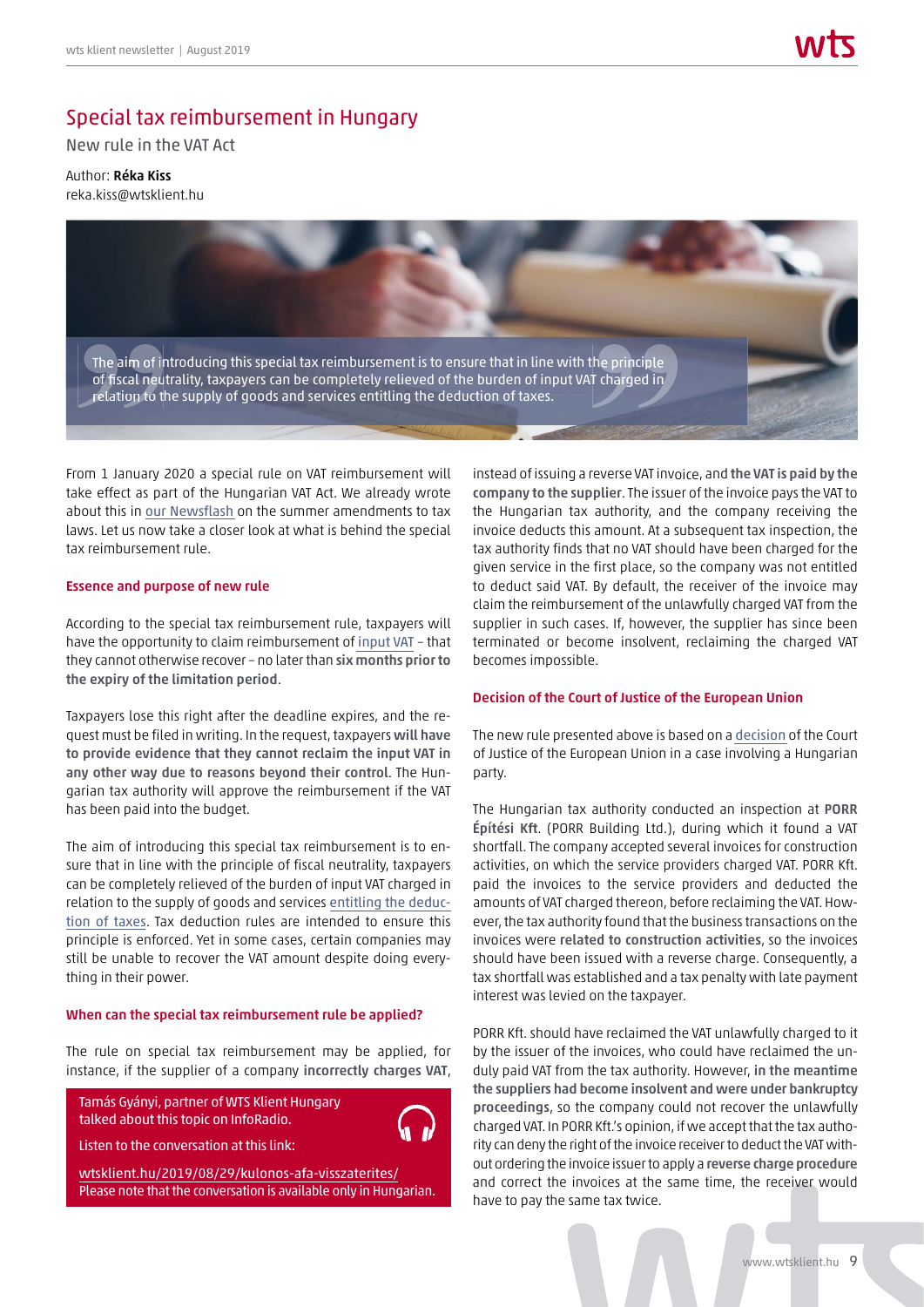#### The solution: special tax reimbursement

According to the Hungarian court involved in the case, before denying the company's right to deduct taxes related to VAT paid erroneously to the invoice issuers, the tax authority must examine whether the issuers are able to correct the relevant invoices and repay the VAT included therein to the taxpayer.

Based on the decision by the Court of Justice of the European Union, the principle of fiscal neutrality and that of effectiveness is not violated if the tax authority denies reimbursement of unduly paid VAT without reviewing in advance whether the issuer of the invoices is able to repay the unlawfully charged VAT to the user of the services.

However, if the reimbursement of the unduly invoiced value added tax by the supplier to the recipient of the services becomes impossible or excessively difficult, in particular if the supplier is insolvent, those principles dictate that the recipient of the services may address their application for reimbursement to the tax authority directly.

# Value added tax consulting and compliance work

When providing [preliminary consulting on value added](https://wtsklient.hu/en/services/value-added-tax-consulting-and-compliance-work/) [tax,](https://wtsklient.hu/en/services/value-added-tax-consulting-and-compliance-work/) WTS Klient Hungary helps its clients determine VAT burdens as part of even very complex transactions and situations. Please do not hesitate to contact us if you have any questions on the application of the special tax reimbursement rule, or on any other issues related to [changes](https://wtsklient.hu/en/2019/07/30/changes-to-vat/) [in VAT.](https://wtsklient.hu/en/2019/07/30/changes-to-vat/)

Réka Kiss director – tax consulting +36 1 887 3739 reka.kiss@wtsklient.hu

#### → Our expert



# Réka Kiss

director – tax consulting Telephone: +36 1 887 3739 reka.kiss@wtsklient.hu

# **Education**

- » economist
- » certified auditor
- » certified tax advisor

## **Specialisations**

- » tax advisory in all tax types
- » due diligence reviews
- » tax authority inspections
- » preparation and reviews of transfer pricing documentation obligations
- » tax planning in all tax types

#### Latest publications

- » [Loss carry forwards](https://wtsklient.hu/en/2019/03/12/loss-carry-forwards/)
- » [Employer housing loans from](https://wtsklient.hu/en/2018/11/20/employer-housing-loans-from-2019-whats-on-the-way-after-employer-housing-support/) 2019: what's on the way after employer housing support?
- » [Common errors in Hungarian](https://wtsklient.hu/en/2018/05/08/personal-income-tax/)  personal income tax returns of foreign private individuals

#### **Languages**

Hungarian, German

 $\frac{d^2\phi}{d^2}$  .  $\frac{d^2\phi}{d^2}$  .  $\frac{1}{2}$ 



#### [The 2019 editions of WTS Tax and Investment Facts for CEE have been released](https://wtsklient.hu/en/publications/tax-and-investment-facts/)

We are happy to introduce you the 2019 editions of the Tax and Investment Facts booklets for 13 countries of the Central and Eastern European Region: Austria, Croatia, Cyprus, Czech Republic, Estonia, Hungary, Lithuania, Poland, Romania, Serbia, Slovakia, Slovenia and Turkey. The booklets give a glimpse at taxation and investment in each country and contain all relevant information on their tax and legal system.

You can download the Tax and Investment Facts for each CEE country in PDF format here: Tax & Investment Facts – A glimpse at taxation and investment in Central and Eastern Europe 2019